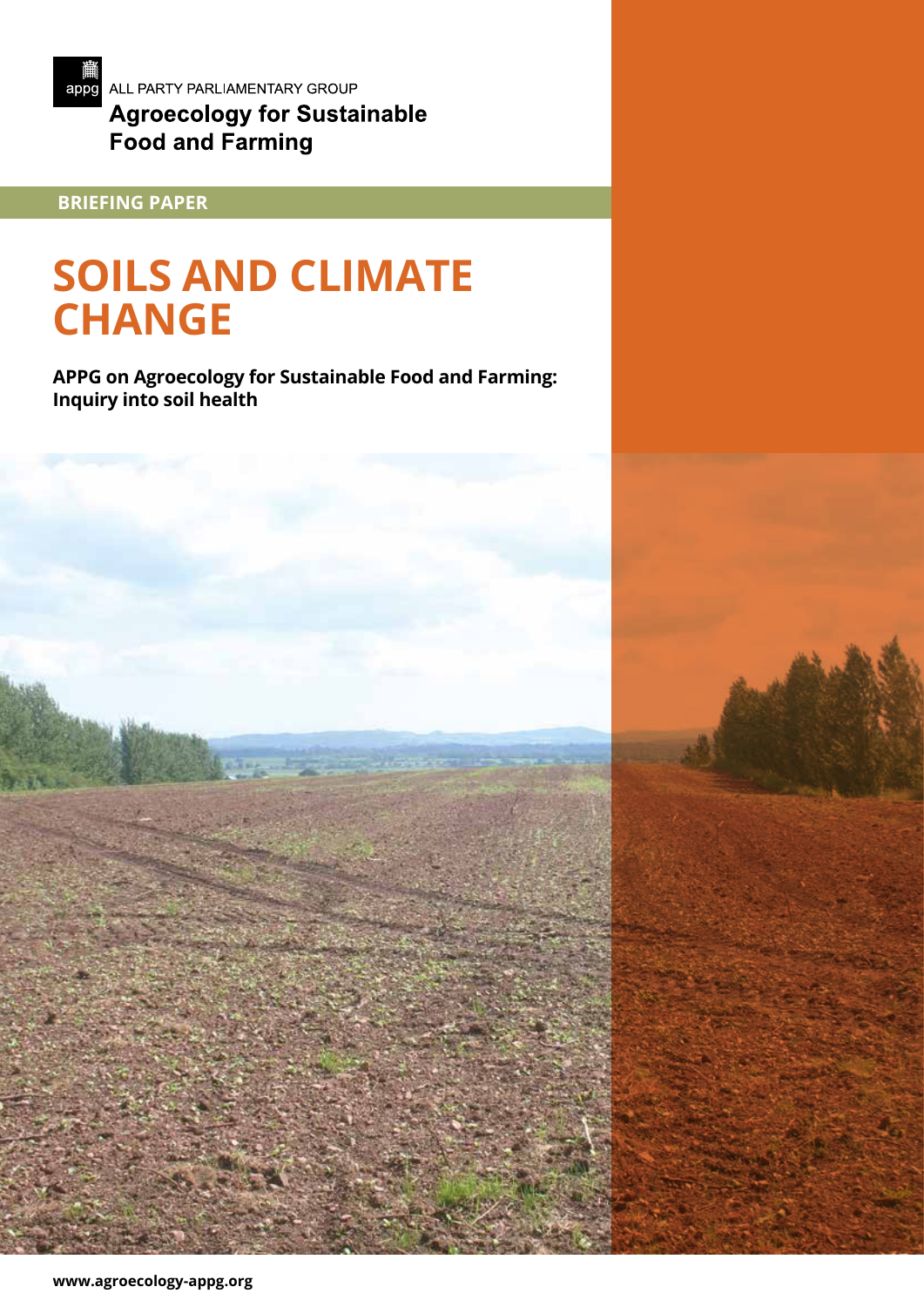## **APPG on Agroecology for Sustainable Food and Farming: Inquiry into soil health**

The APPG on Agroecology for Sustainable Food and Farming conducted an inquiry into soil health and protection in 2015/16, with a particular focus on agriculture. Evidence was heard across three oral evidence sessions from the following expert witnesses:

**Martin Rodgers** *(National Farmers Union)* **Peter Melchett** *(Soil Association)* **Prof. Andy Whitmore** *(Rothamsted Research)* **Lord Deben** *(Committee on Climate Change)* **Robert Askew** *(land classification specialist)* **Prof. Steve McGrath** *(Rothamsted Research)* **Georgina McAllister** *(GardenAfrica)* **Vicki Hird** *(War on Want)* **Prof. Mark Kibblewhite** *(Emeritus professor, Cranfield University)*

Scheduled to appear but unable to on the day, the following also gave input to the inquiry:

**Graham Harvey** *(Agricultural journalist, author of The Carbon Fields)* **Prof. Tim Wheeler** *(Department for International Development)*

The inquiry panel was drawn from members of the APPG and included the following who put questions to the witnesses:

**Scott Mann MP Simon Hoare MP Jeremy Lefroy MP Rebecca Pow MP Daniel Zeichner MP Baroness Miller of Chilthorne Domer Baroness Young of Old Scone Lord Cameron of Dillington**

The report below is based on the evidence heard during the inquiry as well as additional information provided to the panel.

### **CLIMATE CHANGE AND AGRICULTURE**

Climate change is one of the most urgent issues facing the world, and the threat that it poses to agriculture and to the viability of our food system is grave. Agriculture, however, also occupies a unique position as a victim, contributor and mitigator of climate change and greenhouse gas (GHG) emissions.

The United Kingdom is legally bound, by the Climate Change Act 2008, to achieve an 80% reduction in greenhouse gas emissions on the 1990 base level. The achievement of this ambitious target will require significant action across sectors, including in agriculture. The inquiry heard, from Professor Whitmore and Lord Deben, that an incremental approach to improving agricultural performance will not be sufficient to meet the rising challenge presented by climate change rather a forceful and comprehensive government strategy is required.

The role of soils is of crucial importance to climate change mitigation and adaptation strategies, both in order to halt the degradation of soil and to

*...an incremental approach to improving agricultural performance will not be sufficient to meet the rising challenge presented by climate change rather a forceful and comprehensive government strategy is required.*

46

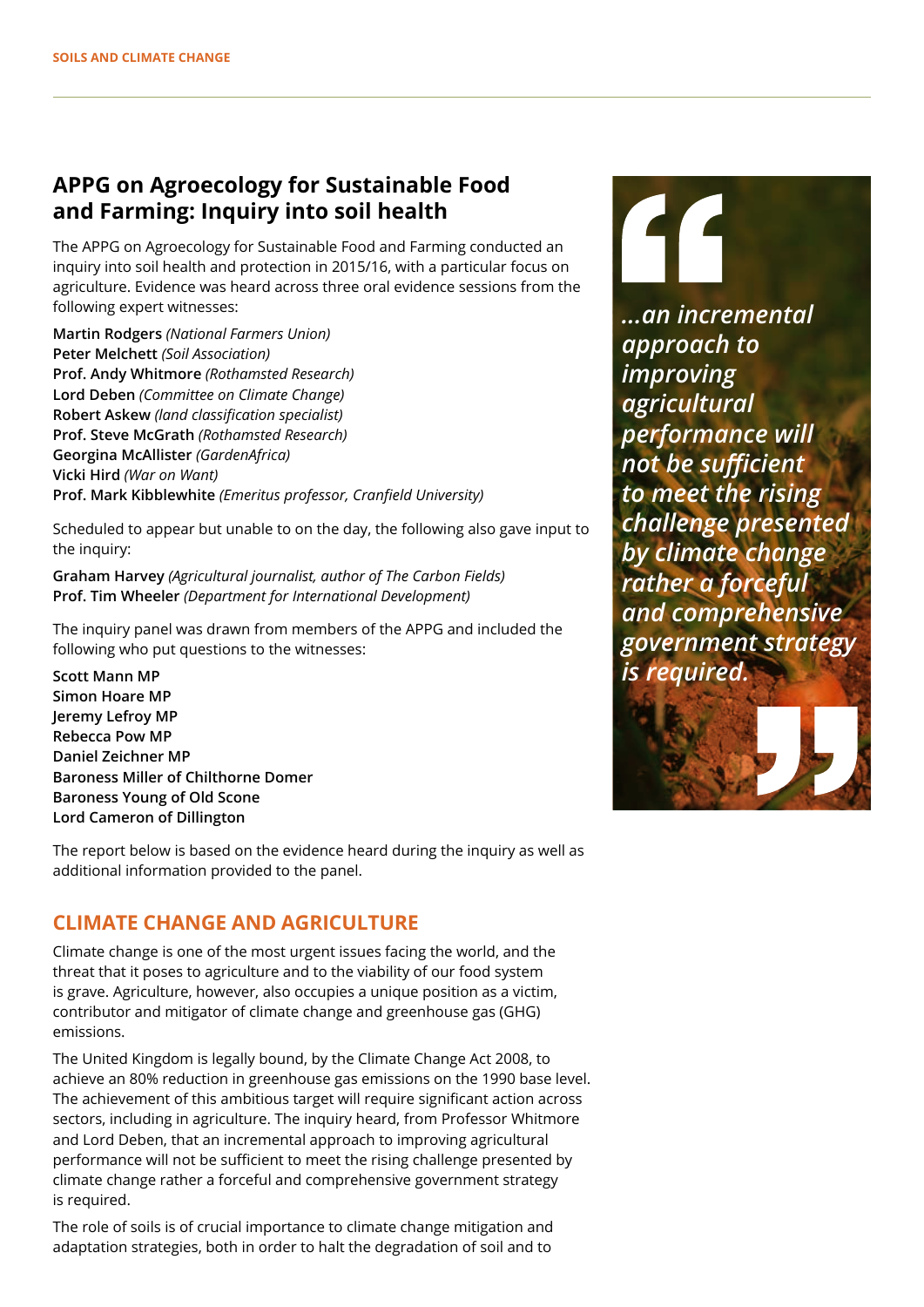encourage more affirmative action from farmers and policy makers. From a mitigation point of view, well managed soils have the capacity to store vast amounts of atmospheric CO2, and are therefore able to offset some of the considerable emissions for which agriculture is responsible. Indeed, the Intergovernmental Panel on Climate Change (IPCC) have recognised that soil carbon sequestration accounts for 89% of the total mitigation potential within the agricultural sector.<sup>1</sup> However, soils are also the largest source (48%) of agricultural emissions, and agriculture as a whole contributes around 10% of the UK's overall greenhouse gas emissions.2 Careful land management is therefore required to ensure that soils are farmed sensitively to ensure that emissions are managed and sequestration is optimised. Lord Deben pointed to research carried out for the Committee on Climate Change that suggested planting trees on agricultural land is the most effective way to reduce agricultural emissions.3

The need for sensitive management is particularly important on peat soils, both upland and lowland. These soils are vulnerable to erosion (through weather and through land management practices such as heather burning) and are responsible for significant carbon emissions. On this specific point, it has been argued by witnesses including the Soil Association that current government policy is not going far enough to ensure conservation of upland or lowland peat soils (notably the East Anglian Fens). In regards to upland farmers, government policy arguably ought to be going further to support farmers in resisting intensification, with the incumbent risk to soils that such a move would involve.

### **SOIL HEALTH AND CLIMATE CHANGE MITIGATION**

In addition to the capacity of soils to store atmospheric carbon, the structural and biological health of soils plays an important role in mitigating the effects of climate change, and ought to play a central role in adaptation strategy. Professor Kibblewhite made the analogy of soil as an engine, with carbon used as a fuel as well as a structural material. The optimisation of soil's sequestration capability requires that soil organic carbon be increased through, for example, returning more organic matter to the soil.

Good soil structure (density and organic matter content) also contributes to the ability of soil not only to sequester carbon, but also to absorb and retain moisture – reducing the impact of both flooding and droughts. With extreme weather patterns likely to increase, this function of soils will become more important.

Government incentives and targets, to encourage farmers to adopt management practices to improve soil structure and organic matter content, could achieve a great deal in this regard<sup>4</sup>. In conjunction with targets, systems must be established to facilitate and encourage regular monitoring of agricultural soils, and their structure so that data can be shared and used to inform government strategy.

It is essential to consider the role of agriculture in the context of climate change and give due thought to the simultaneous pressure on our food system. Increasingly unpredictable and extreme weather resulting from climate change together with huge population growth – projected to reach 70 million in the UK by 2030 – will put pressure on our agricultural system and, more specifically, on our soils.

Areas requiring further research have been identified. Not least of these is



*It would be unwise to consider the role of agriculture in the context of climate change without also giving due thought to the simultaneous pressure on our food system.*